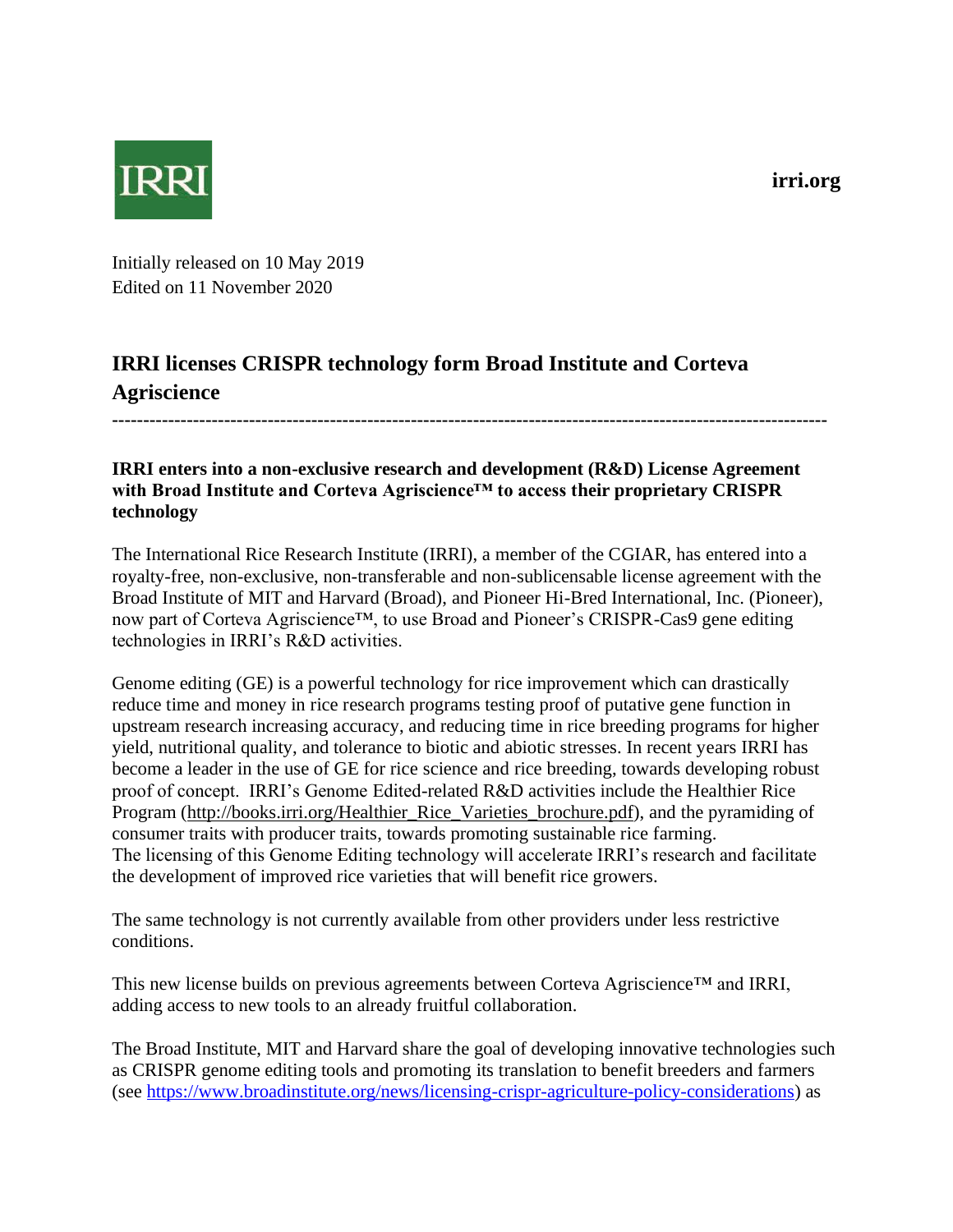well as patients in medical research (see [https://www.broadinstitute.org/partnerships/office](https://www.broadinstitute.org/partnerships/office-strategic-alliances-and-partnering/information-about-licensing-crispr-genome-edi)[strategic-alliances-and-partnering/information-about-licensing-crispr-genome-edi](https://www.broadinstitute.org/partnerships/office-strategic-alliances-and-partnering/information-about-licensing-crispr-genome-edi) ).

"This important agreement will further advance IRRI's genome editing research activities, contributing towards the development of science-based solutions that will benefit rice producers and consumers, as well as enhancing global food and nutrition security," said Remy Bitoun, Head of IRRI Tech Transfer.

IRRI has been granted a non-exclusive R&D license to use Broad and Pioneer's genome editing technologies for research and non-commercial use, with the right to subcontract. Additional rights for dissemination would necessitate an additional agreement with Broad and Pioneer. Such additional agreement will be in full compliance with the CGIAR Intellectual Assets Principles (https://storage.googleapis.com/cgiarorg/2018/03/CGIAR-IA-Principles.pdf). In addition, future licensing of genome-edited products developed by IRRI using this license will reflect the monetary benefit-sharing obligations of the Plant Treaty.

IRRI, as the recipient of the proprietary gene editing technology, will comply with all applicable laws and regulations in countries where the research and development activities will be conducted. These laws and regulations include stewardship, environmental impact, import, export, handling, storage, use, testing, and disposal of all genetically edited materials. Products of these genetic editing technologies are treated with the same care as how IRRI handles genetically modified products, as per the currently applicable national regulations.

IRRI recently became a regular member of the Excellence Through Stewardship (ETS) global initiative and has passed certification of  $3<sup>rd</sup>$  party stewardship audit (see [www.excellencethroughstewardship.org/successful-audits\)](https://www.excellencethroughstewardship.org/successful-audits).

This licensing agreement has no bearing on the facilitated free and open access to in-trust accessions for everyone.

IRRI, as a non-profit international organization, promotes responsible technology transfer in accordance with its Intellectual Property and Commercialization Policy  $(IP\&C$  Policy)<sup>1</sup> and with the CGIAR Principles on the Management of Intellectual Assets ("IA Principles")<sup>2</sup>, Open Access and Data Policy. This Research License Agreement may lead to Restricted Use Agreement (RUA, as described in the IA Principles) in the future,. RUAs entail acquisition and use of third party intellectual assets that may restrict global accessibility of the products and services resulting from their use.

<sup>1</sup> Available at<http://books.irri.org/Approved-IPC-Policy-291017.pdf>

<sup>2</sup> Available at

[https://cgspace.cgiar.org/bitstream/handle/10947/4486/CGIAR%20IA%20Principles.pdf?sequen](https://cgspace.cgiar.org/bitstream/handle/10947/4486/CGIAR%20IA%20Principles.pdf?sequence=5)  $ce=5$